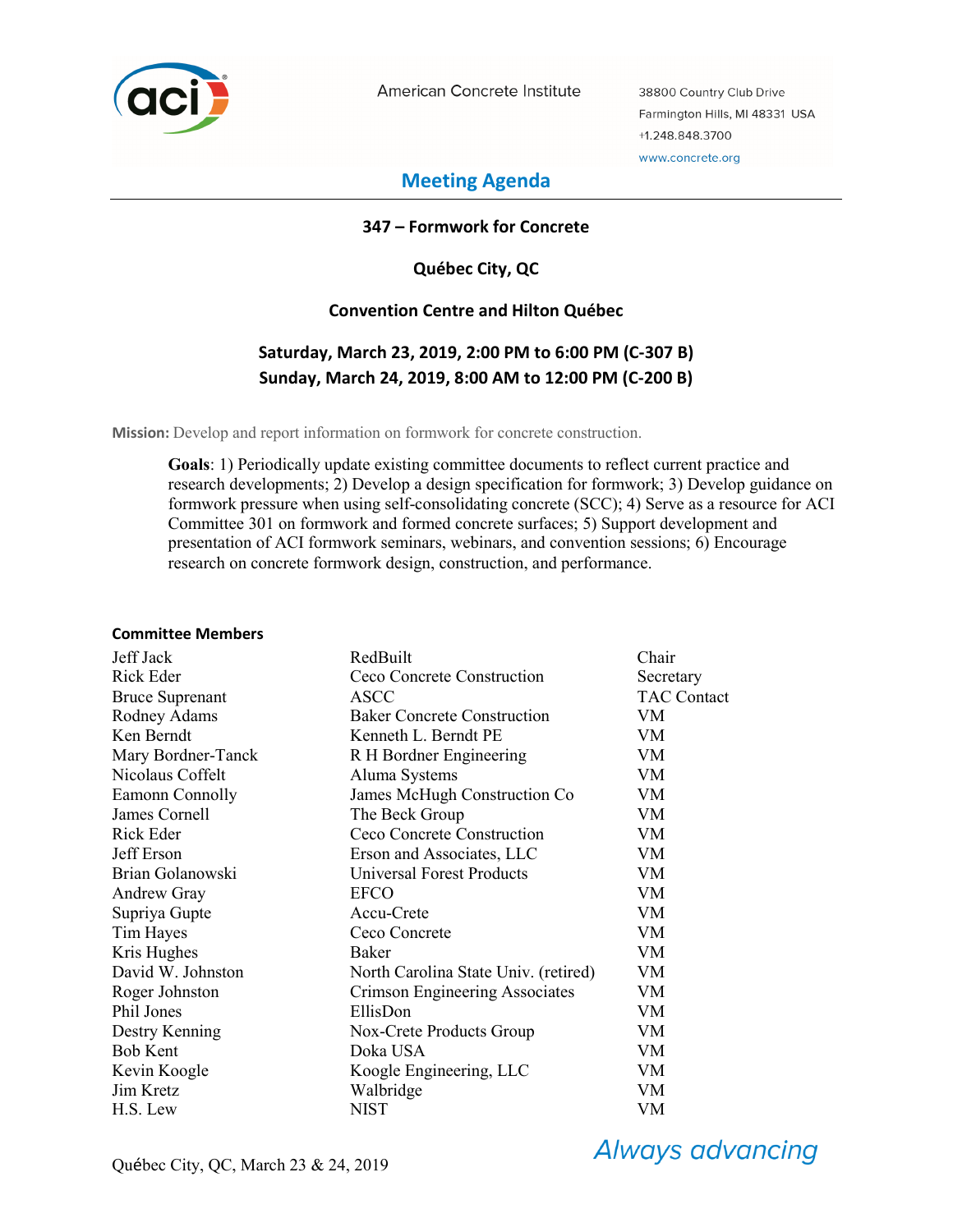#### 347 – FORMWORK FOR CONCRETE AGENDA

| <b>Bob McCracken</b>               | <b>EFCO</b>                                               | VM                       |
|------------------------------------|-----------------------------------------------------------|--------------------------|
| <b>Yvonne Nelson</b>               | Facchina Construction                                     | VM                       |
| Doug Peters                        | <b>Christman Constructors</b>                             | VM                       |
| Eric Peterson                      | <b>Webcor Builders</b>                                    | VM                       |
| <b>Steffen Pippig</b>              | <b>MEVA Formwork Systems</b>                              | VM                       |
| Ken Pratt                          | <b>Swanson Group</b>                                      | VM                       |
| <b>Brian Ruegge</b>                | Kiewit                                                    | VM                       |
| Richard Ryon                       | <b>RMD Kwikform</b>                                       | VM                       |
| Douglas Schoonover                 | <b>Atlas Construction Supply</b>                          | VM                       |
| Aviad Shapira                      | Technion/Israel Institute of Tech.                        | VM                       |
| John Simpson                       | Simpson Engineering LLC                                   | VM                       |
| Rolf Spahr                         | <b>MEVA Formwork Systems</b>                              | VM                       |
| Peri Stivaros                      | Feld Kaminetzky & Cohen-GEI                               | VM                       |
| Daniel Toon                        | United Forming Inc                                        | VM                       |
| Ralph Tulis                        | <b>Structures Consulting</b>                              | VM                       |
| Thomas West                        | <b>Barton Malow</b>                                       | VM                       |
| Scott Winch                        | <b>PERI Formwork Systems</b>                              | VM                       |
| Gardner P (Jum) Horst              | Horst and Associates                                      | <b>Consulting Member</b> |
| Valery Aladiev                     | <b>PERI Formwork Systems</b>                              | AM                       |
| Aali R Alizadeh                    | Giatec Scientific Inc                                     | AM                       |
| Richard Amodeo                     | <b>AAI</b> Engineering                                    | AM                       |
| Kim Basham                         | KB Engineering LLC                                        | AM                       |
| Francisco Bermudez                 | Arber & Associates Inc                                    | AM                       |
| Andrew Bombassaro                  | Aluma Systems                                             | AM                       |
| Eswar Burra                        | Southern Pan                                              | AM                       |
| George Charitou                    | EllisDon Construction                                     | AM                       |
| <b>Russ Collins</b>                | <b>Gregory Construction Services</b>                      | AM                       |
| Michael Core                       | <b>Swinerton Builders</b>                                 | AM                       |
| Anthony DeCarlo                    | Tru Wall Concrete Inc                                     | AM                       |
| Renato Detera                      | SISCO Ltd                                                 | AM                       |
| Sean Dingley                       | Adb Engineering                                           | AM                       |
| Robert Elridge                     | <b>Sundt Construction</b>                                 | AM                       |
| Martin Fradua                      | Feld Kominetzky & Cohen                                   | AM                       |
|                                    | Charles Pankow Builders, Ltd                              | AM                       |
| Christopher Garcia<br>Noel Gardner |                                                           | AM                       |
| Francisco Gonzalez Perez           | Univ. of Ottawa (retired)<br><b>PERI Formwork Systems</b> | AM                       |
|                                    | Dansco Engineering                                        | AM                       |
| Sam Greenberg                      | Britsh Columbia Inst of Tech                              | AM                       |
| Rishi Gupta<br>Jonathan Hawkins    |                                                           |                          |
| Michael Hernandez                  | G&C Concrete Construction                                 | AM                       |
| Alan Herndon                       | <b>Baker Concrete Construction</b>                        | AM<br>AM                 |
| Mark Hirschi                       | <b>NCSU</b>                                               |                          |
|                                    | Baldridge & Assoc.                                        | AM                       |
| <b>Matthew Hummel</b>              | LendLease                                                 | AM                       |
| Rocky Janney                       | Koogle Engineering                                        | AM                       |
| Kamal Khayat                       | Missouri Univ of Science & Tech.                          | AM                       |
| Markus Klooth                      | WebCor Builders                                           | AM                       |
| Antonio Limbardo                   | <b>Engineered Devices Corp</b>                            | AM                       |
| Andrew Lloyd                       | <b>MEVA</b>                                               | AM                       |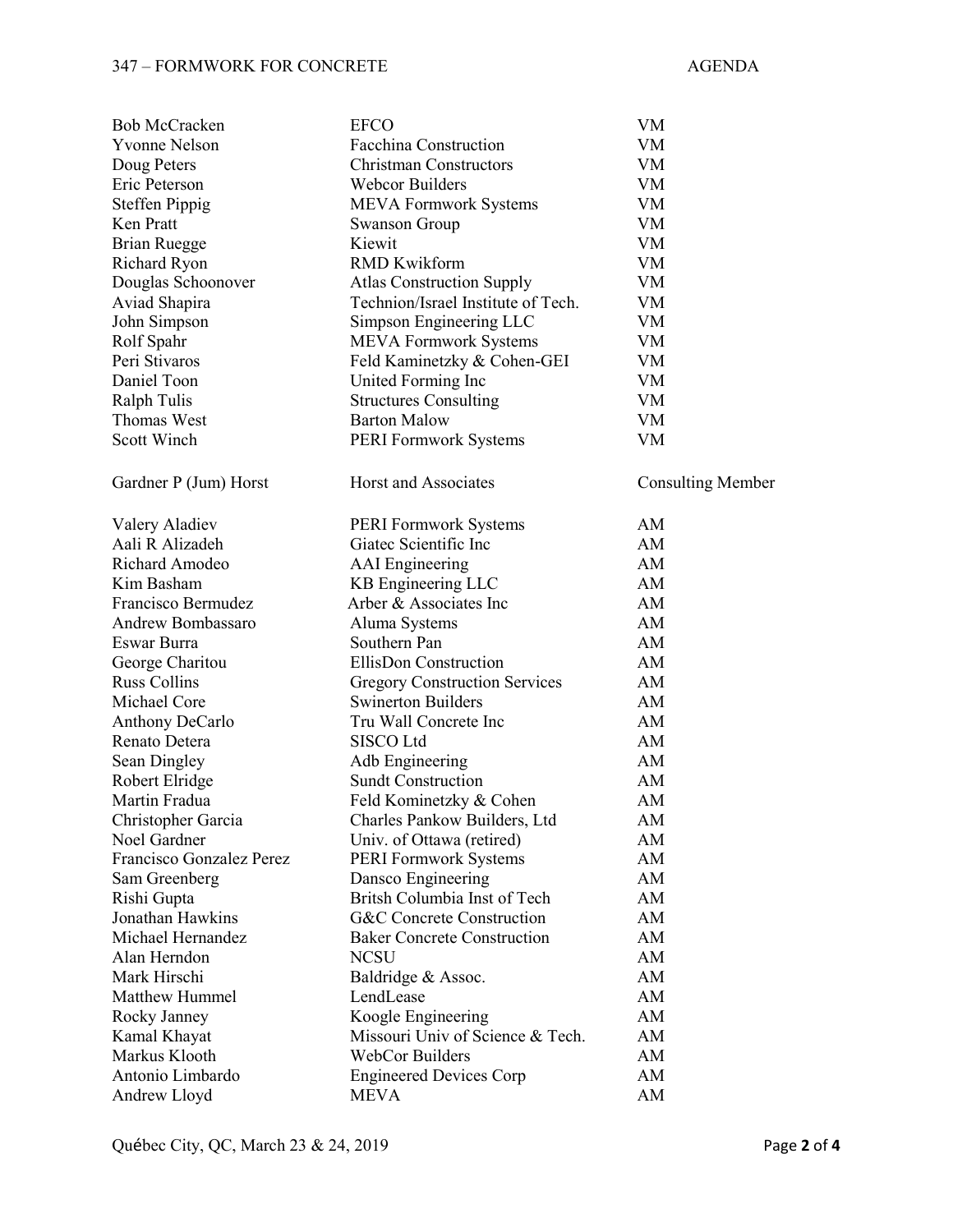| Ward Malisch          | ASCC                           | AM |
|-----------------------|--------------------------------|----|
| Daniel McAuliffe      | Morley Construction            | AM |
| Richard McCarthy      | Swedish Cement & Concrete Res  | AM |
| George Morcous        | University of Nebraska-Lincoln | AM |
| Ahmed Omran           | University of Sherbrooke       | AM |
| Robert Opie           |                                | AM |
| Brian Carson          | <b>Osburn Contractors</b>      | AM |
| <b>Andy Pearson</b>   | <b>EFCO</b>                    | AM |
| Michael Pedraza       | Harris Rebar                   | AM |
| <b>Bill Phillips</b>  | Parsons                        | AM |
| <b>Matthew Poisel</b> | Atlas Engineering              | AM |
| Robert Schulthorpe    |                                | AM |
| <b>Gunter Sengel</b>  | <b>Ishebeck</b>                | AM |
| <b>Bill Shebetka</b>  | <b>EFCO</b>                    | AM |
| Amerald Sinanungkalit | Titan                          | AM |
| Todd Solar            | Jobsite Supply                 | AM |
| <b>Adrian Soto</b>    | Aluma Systems                  | AM |
| Antal Szabo           | <b>AVS</b> Engineering         | AM |
| James Tkach           | Morley Construction Company    | AM |
| Paul Treacy           | Pacific Structures             | AM |
| Amy Trygestad         | <b>CRSI</b>                    | AM |
| Kavya Vallurupalli    | Univ Missouri Rolla            | AM |
| Kyle Vasa Bertolucci  | Webcor Builders                | AM |

# **Saturday Afternoon Meeting (C-307 B Room)**

#### **1. Call to Order (2:00-2:15)**

- 1.1 Introduction of Members and Visitors
- 1.2 Attendee List, pass around and sign
- 1.3 Announcements

#### **2. Design Specification for Formwork (2:15-6:00)**

- 2.1 Review web ballot results
- 2.2 Prepare and ballot responses to comments

# **3. Adjournment (6:00)**